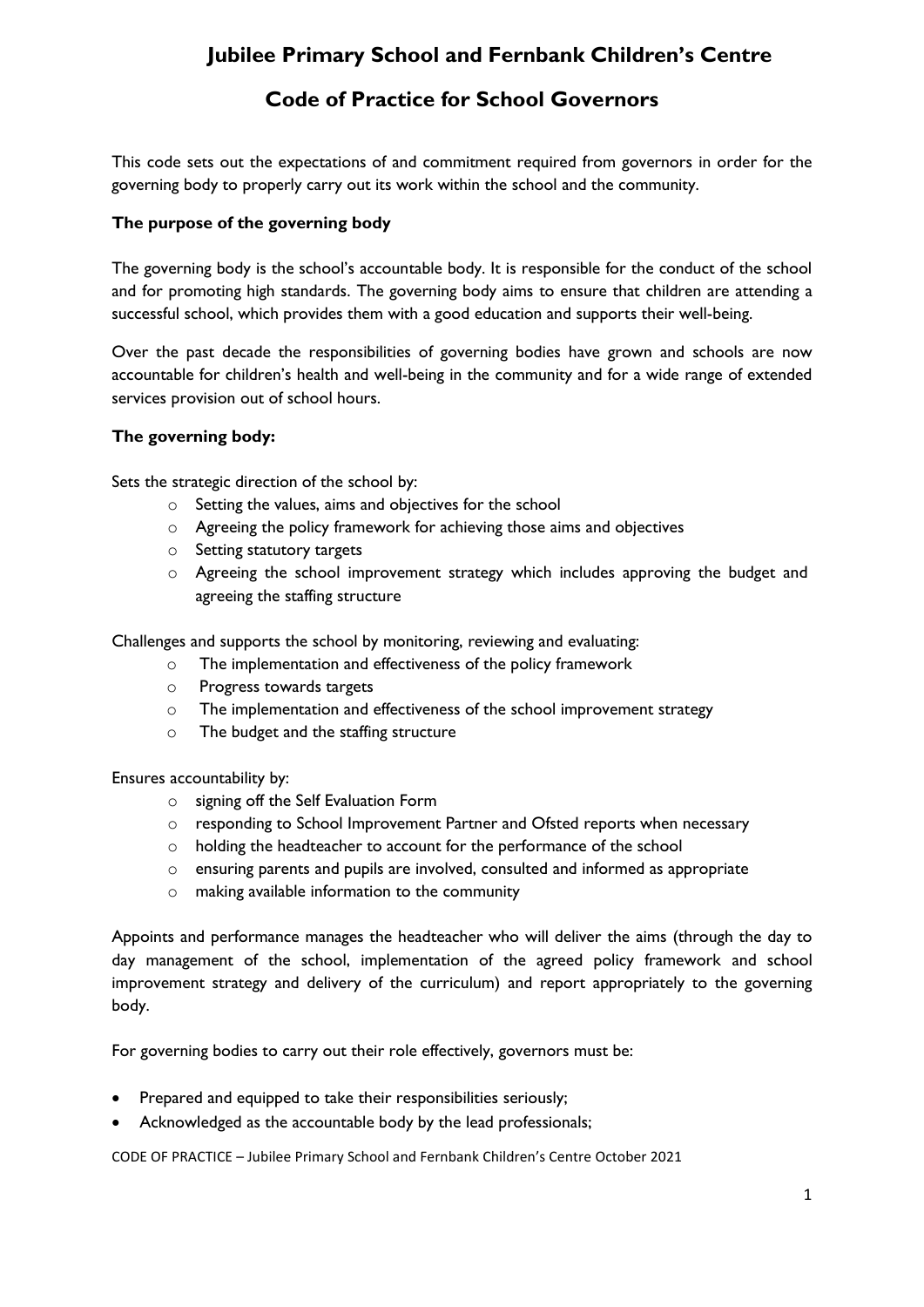# **Code of Practice for School Governors**

- Supported by the appropriate authorities in that task; and
- Willing and able to monitor and review their own performance.

### **The role of a governor**

In law the governing body is a corporate body, which means:

- no governor can act on her/his own without proper authority from the full governing body;
- all governors carry equal responsibility for decisions made, and
- although appointed through different routes (i.e. parents, staff, Local Authority, Community), the overriding concern of all governors has to be the welfare of the school as a whole.

### **General**

- We understand the purpose of the governing body and the role of the headteacher as set out above
- We are aware of and accept the Nolan seven principles of public life: see appendix
- We accept that we have no legal authority to act individually, except when the governing body has given us delegated authority to do so, and therefore we will only speak on behalf of the governing body when we have been specifically authorised to do so.
- We have a duty to act fairly and without prejudice, and in so far as we have responsibility for staff, we will fulfil all that is expected of a good employer.
- We will encourage open government and will act appropriately.
- We accept collective responsibility for all decisions made by the governing body or its delegated agents. This means that we will not speak against majority decisions outside the governing body meeting.
- We will consider carefully how our decisions may affect the community and other schools.
- We will always be mindful of our responsibility to maintain and develop the ethos and reputation of our school. Our actions within the school and the local community will reflect this.
- In making or responding to criticism or complaints affecting the school we will follow the procedures established by the governing body.

### **Commitment**

- We acknowledge that accepting office as a governor involves the commitment of significant amounts of time and energy.
- We will each involve ourselves actively in the work of the governing body, and accept our fair share of responsibilities, including service on committees or working groups.

CODE OF PRACTICE – Jubilee Primary School and Fernbank Children's Centre October 2021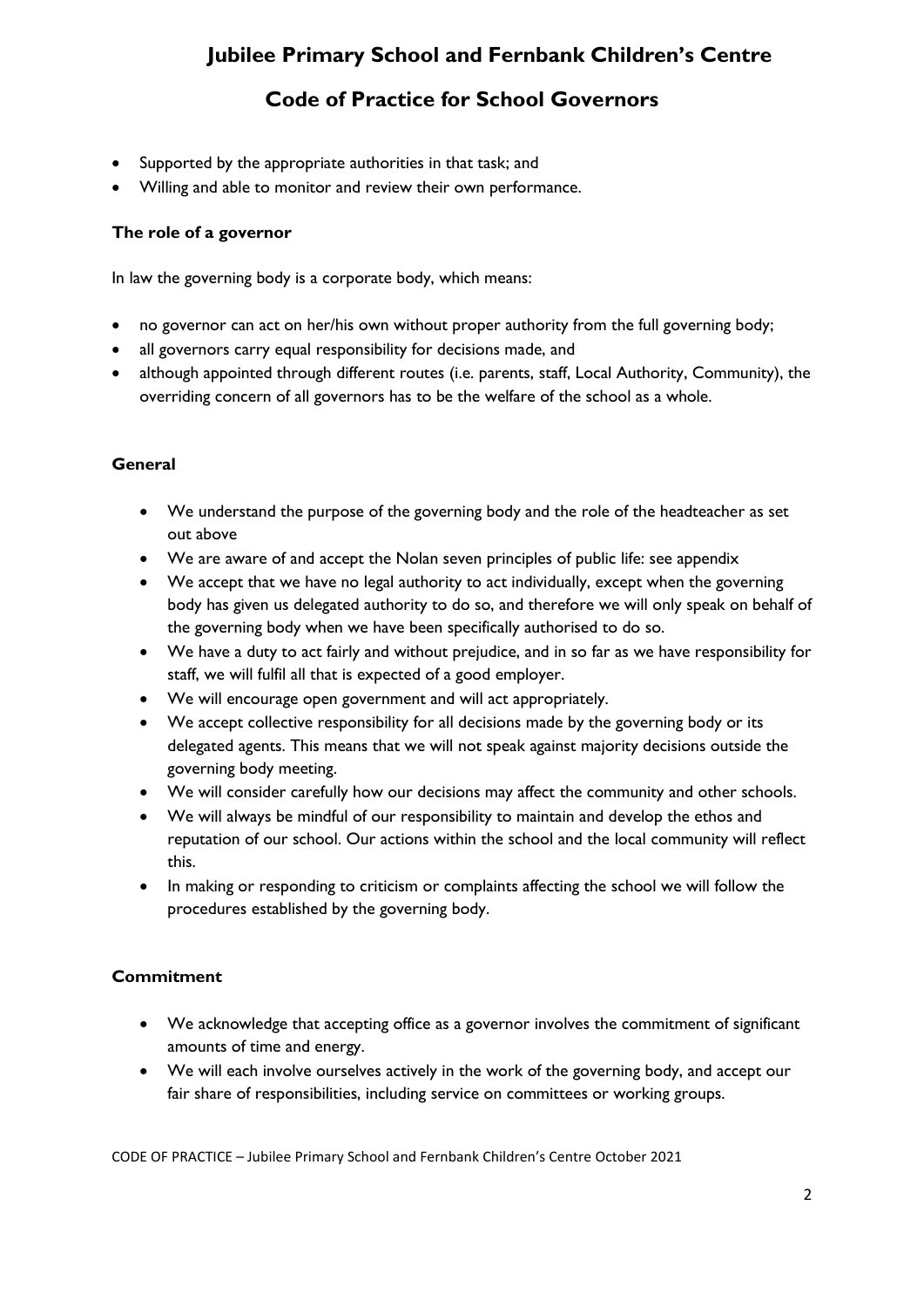**Code of Practice for School Governors**

- We will make full efforts to attend all meetings and where we cannot attend explain in advance in full why we are unable to.
- We will get to know the school well and respond to opportunities to involve ourselves in school activities.
- Our visits to school will be arranged in advance with the staff and undertaken within the framework established by the governing body and agreed with the headteacher.
- We will consider seriously our individual and collective needs for training and development, and will undertake relevant training
- We are committed to actively supporting and challenging the headteacher.

### **Relationships**

- We will strive to work as a team in which constructive working relationships are actively promoted.
- We will express views openly, courteously and respectfully in all our communications with other governors.
- We will support the Chair in their role of ensuring appropriate conduct both at meetings and at all times.
- We are prepared to answer queries from other governors in relation to delegated functions and take into account any concerns expressed, and we will acknowledge the time, effort and skills that have been committed to the delegated function by those involved.
- We will seek to develop effective working relationships with the headteacher, staff and parents, the local authority and other relevant agencies and the community.

## **Confidentiality**

- We will observe complete confidentiality when matters are deemed confidential or where they concern specific members of staff or pupils, both inside or outside school
- We will exercise the greatest prudence at all times when discussions regarding school business arise outside a governing body meeting.
- We will not reveal the details of any governing body vote.

### **Conflicts of interest**

- We will record any pecuniary or other business interest that we have in connection with the governing body's business in the Register of Business Interests.
- We will declare any pecuniary interest or a personal interest which could be perceived as a conflict of interest - in a matter under discussion at a meeting and offer to leave the meeting for the appropriate length of time.

CODE OF PRACTICE – Jubilee Primary School and Fernbank Children's Centre October 2021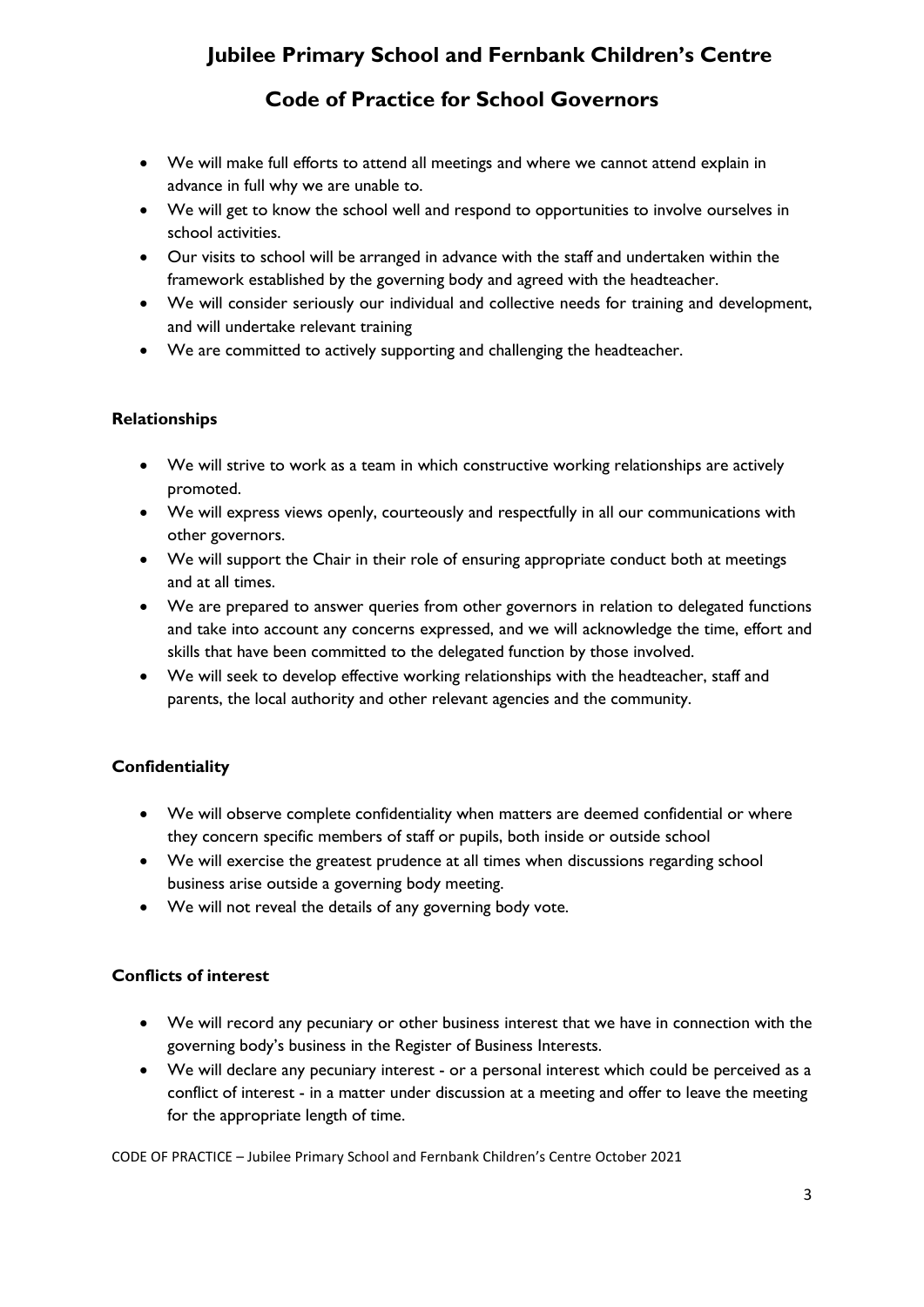# **Code of Practice for School Governors**

### **Breach of this code of practice**

- If we believe this code has been breached, we will raise this issue with the Chair and the Chair will investigate; the governing body should only use suspension as a last resort after seeking to resolve any difficulties or disputes in more constructive ways;
- We understand that any allegation of a material breach of this Code of Practice by any governor shall be raised at a meeting of the governing body, and, if agreed to be substantiated by a majority of governors, shall be minuted and can lead to consideration of suspension from the governing body.
- We are aware of the provisions set out in **The constitution of governing bodies of maintained schools, Department of Education (August 2017):** Annex A, section C. Notification of appointments, term of office, removal and disqualification (part 4 of the regulations<sup>1</sup>).

**The Governing Board of Jubilee Primary School adopted this Code of Practice at the**  Full Governing Board on 13th October 2021. Governors will agree the Code at the first Governing Board meeting of each school year.

CODE OF PRACTICE – Jubilee Primary School and Fernbank Children's Centre October 2021 **1 The School Governance (Constitution)(England)Regulations 2012**

1